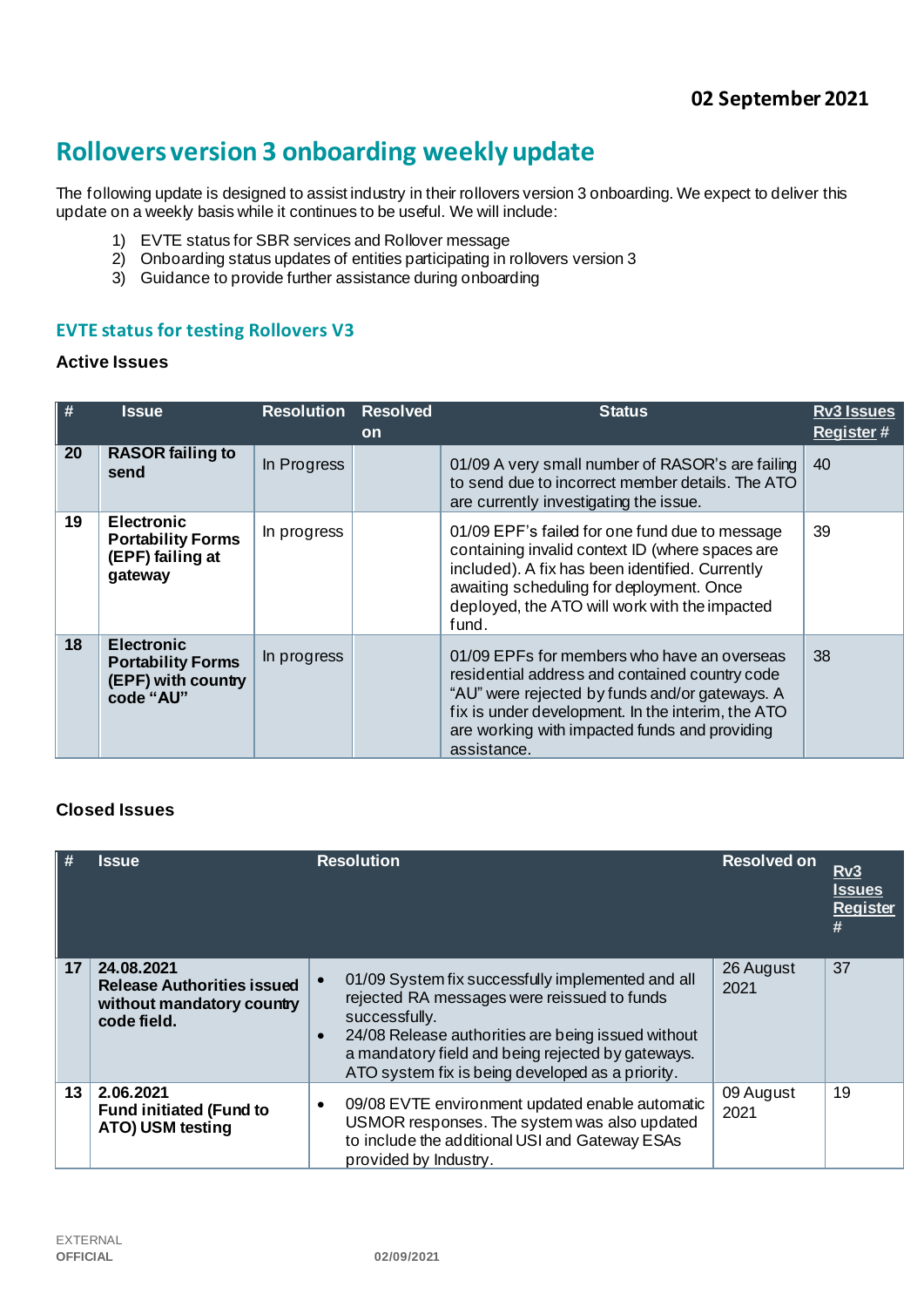| 16              | 21.07.2021<br><b>RAS preservation amounts</b><br>and taxable components                                                                                                                                                                          | 28/07 Additional clarification content added to the<br>$\bullet$<br>User guide and published 28/07/2021.<br>21/07 User guide being updated to clarify the<br>$\bullet$<br>preservation amount and taxable component fields<br>in the RAS need to equal the amount paid to meet<br>MIG validation requirements.                                                                                                                                                                                                                                                | 28 July 2021  | 32 |
|-----------------|--------------------------------------------------------------------------------------------------------------------------------------------------------------------------------------------------------------------------------------------------|---------------------------------------------------------------------------------------------------------------------------------------------------------------------------------------------------------------------------------------------------------------------------------------------------------------------------------------------------------------------------------------------------------------------------------------------------------------------------------------------------------------------------------------------------------------|---------------|----|
| $15\,$          | 16.07.2021<br><b>Release Authority Error</b><br><b>Response (RAER)</b><br>message structure                                                                                                                                                      | RAER payload build specifications set out in<br>$\bullet$<br>Schedule 6 Data and Payment Standards - Error<br>Code Management must be met - refer section 11.3<br>Release Authority Error Response.<br>Of note, if curly braces form part of your payload,<br>the corresponding parameter to dynamically fill the<br>curly braces must also be included in your payload -<br>refer to section 3.3 Parameters content model<br>information.                                                                                                                    | 19 July 2021  | 33 |
| 14              | 03.06.2021<br><b>Schematron incorrectly</b><br>applying USM validation<br>on an RTR message.                                                                                                                                                     | 11/06 Updated schematron and published on the<br>$\bullet$<br>software developers website.<br>09/06 Discrepancy identified between the taxonomy<br>$\bullet$<br>in MIG V3 and the latest version of the schematron<br>where validation was incorrectly conducted on the<br>Unclaimed Superannuation Money. Date field, as part<br>of an RTR message.<br>The schematron has been updated to align with<br>MIG V3 and address USM validation issues. The<br>updated version has been scheduled for external<br>publication (estimated availability from 11/06). | 11 June 2021  | 20 |
| 12 <sub>2</sub> | 12.05.2021<br>G2B test scenario USM 6.6<br>currently unavailable to<br>test.                                                                                                                                                                     | 18/05 System fix deployed and confirmed<br>$\bullet$<br>successful. USM6.6 available for testing.<br>12/05 USM6.6 - currently under investigation.<br>$\bullet$                                                                                                                                                                                                                                                                                                                                                                                               | 18 May 2021   | 18 |
| 11              | 04.05.2021<br>G2B test scenario USM 6.7<br>currently unavailable to<br>test.                                                                                                                                                                     | 18/05 System fix deployed and confirmed<br>$\bullet$<br>successful. USM6.7 available for testing.<br>11/05 USM6.7 - investigation complete, fix<br>$\bullet$<br>identified. Anticipate test will be available from<br>18/05.<br>04/05 Issues identified with test scenario USM6.7.<br>$\bullet$                                                                                                                                                                                                                                                               | 18 May 2021   | 17 |
| 10 <sup>°</sup> | 25.03.2021<br><b>Provision of updated</b><br>sample payload data                                                                                                                                                                                 | 29/04 - Rollover Sample Message Instances<br>$\bullet$<br>(payload samples) published and available at:<br>https://softwaredevelopers.ato.gov.au/rolloverV3                                                                                                                                                                                                                                                                                                                                                                                                   | 29 April 2021 | 16 |
| 9               | 26.04.2021<br><b>RASOR incorrectly setting</b><br>identifier scheme values<br>for TFN and ID.                                                                                                                                                    | 29/04 - Fix confirmed successful.<br>$\bullet$<br>28/04 - Fix identified and deployed on 28 April.<br>$\bullet$<br>Reissued test on 28 April. Resolution pending<br>confirmation of successful fix.<br>26/04 - EVTE issue identified for investigation.<br>$\bullet$<br>RASOR being rejected at Gateway due to invalid<br>event item scheme parameter value.                                                                                                                                                                                                  | 29 April 2021 | 15 |
| 8               | 01.04.2021<br><b>Internal ATO factors</b><br>affecting the information in<br>our test data for P2P (both<br><b>B2B and G2B including in</b><br>EVTE) are currently being<br>considered and are likely<br>to require updates to our<br>test data. | 23/04 EVTE refresh completed and testing<br>$\bullet$<br>recommenced.<br>14/04 Updated test data published.<br>$\bullet$                                                                                                                                                                                                                                                                                                                                                                                                                                      | 23 April 2021 | 13 |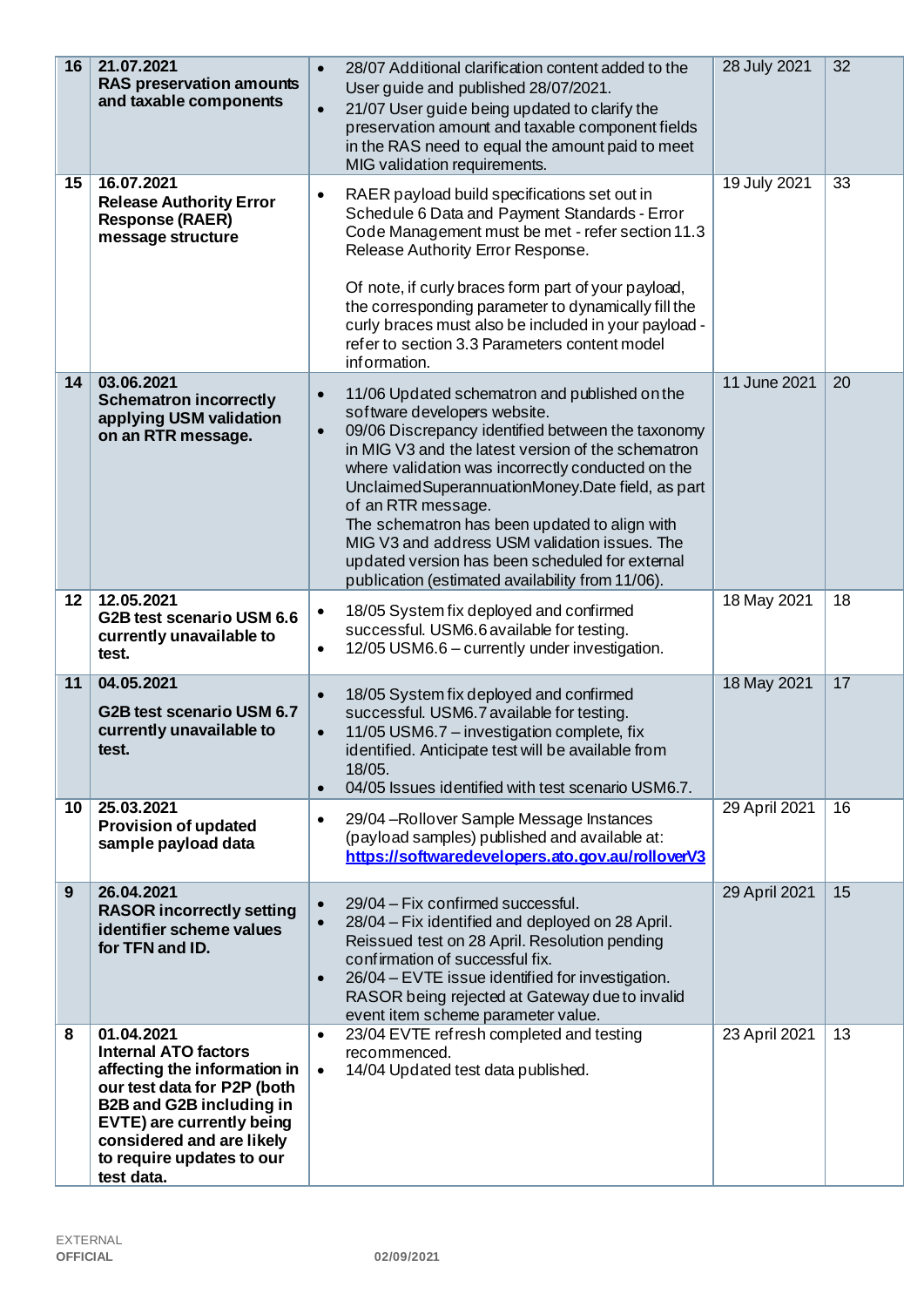| $\overline{7}$          | 12.02.2021<br><b>Recent whitelist</b><br>configuration and<br>certificate changes<br>introduced connection<br>errors impacting one<br>gateway. | 25/2: Data fix implemented on 23 February. Fix<br>$\bullet$<br>verified with impacted gateway.                                                                                                                                                                                                                                                                                                                                                                                                   | 23 February<br>2021         | $\overline{7}$ |
|-------------------------|------------------------------------------------------------------------------------------------------------------------------------------------|--------------------------------------------------------------------------------------------------------------------------------------------------------------------------------------------------------------------------------------------------------------------------------------------------------------------------------------------------------------------------------------------------------------------------------------------------------------------------------------------------|-----------------------------|----------------|
| 6                       | 10.02.2021<br><b>EPF test scenario for</b><br><b>SMSF missing the SMSF</b><br>Alias in the ebMS header<br>properties                           | Identified through interoperability testing<br>$\bullet$<br>Root cause: EPF code regressed since the original<br>$\bullet$<br>EVTE deployment. Issue does not impact EPF test<br>scenarios for APRA funds.<br>Code remediation in progress.<br>$\bullet$<br>Remediation to restore correct code for EPF test<br>$\bullet$<br>scenarios with SMSF test data<br>25/2: Deployed to EVTE on 20 February, fix being<br>$\bullet$<br>verified with impacted Gateway<br>2/3: Fix verified.<br>$\bullet$ | 20 February<br>2021         | 6              |
| $\overline{5}$          | 4.02.2021<br><b>RA with SMSF Test</b><br>scenario was not<br>previously enabled.                                                               | RA Test scenarios with SMSF data enabled on 4<br>$\bullet$<br>February.                                                                                                                                                                                                                                                                                                                                                                                                                          | 4 February<br>2021          | $\overline{5}$ |
| 4                       | <b>EPF Test Scenarios in</b><br><b>EVTE updated with SMSF</b><br>data                                                                          | Additional SMSF data for EPF test scenarios<br>$\bullet$<br>circulated to industry representatives (GOM, ASP<br>and gateways currently testing) for review, with no<br>feedback received by 4 February 2021.<br>EVTE updated to align with EPF SMSF data shared<br>$\bullet$<br>for consultation on 4 February.                                                                                                                                                                                  | 4 February<br>2021 (hotfix) | $\overline{4}$ |
| $\overline{\mathbf{3}}$ | 29.01.2021<br>[Defect] EVTE Test<br>Harness unavailable on 20<br>Jan 2021 preventing<br>testing of RA                                          | Resolved by the end of the day.<br>$\bullet$<br>Caused by internal environment issue impacting<br>$\bullet$<br>outbound messages.<br>Resolved by the end of the day on 29 Jan 2021.<br>$\bullet$                                                                                                                                                                                                                                                                                                 | 29 January<br>2021          | 3              |
| $\mathbf{2}$            | 15.01.2021<br>[Defect] EPF ContextID<br>greater than 40 characters<br>issue                                                                    | EPF ContextID reduced to a value less than 40<br>$\bullet$<br>characters.<br>Identified through interoperability testing.<br>$\bullet$<br>Scenario has been tested successfully with an EPF<br>$\bullet$<br>for an APRA fund.                                                                                                                                                                                                                                                                    | 2 February<br>2021 (hotfix) | 2              |
| 1                       | 15.12.2021<br>[Defect] RA and RAS<br>sample payloads<br>contained 8 digit TFNs<br>instead of 9 digit TFNs                                      | RA and RAS test scenarios updated with 9- digit<br>$\bullet$<br>TFNs.<br>Identified through early review of RA test files<br>$\bullet$<br>provided.<br>Shared with ATO on 15 Dec 2021<br>$\bullet$<br>RA and RAS data change release on 4th Janto<br>$\bullet$<br>EVTE.                                                                                                                                                                                                                          | 4 January<br>2021 (hotfix)  | $\mathbf 1$    |

## **EVTE status for SVS and SMSFmemberTICK Service** *(no change from last update)*

- May 2020 full suite of SVS and SMSF verification services available in EVTE
- Seven DSPs have been whitelisted for SMSFVRFY.
- Two DSPs have been whitelisted for SMSFMBRVRFY.
- Eight other DSPs are currently testing
- No issues have been identified requiring changes.

## **B2B Testing**

B2B cohort schedule and process overview:

- Funds will receive an email welcoming them to the cohort ten business days prior to the commencement date.
- An initial discussion on how the cohort will conduct their testing and the schedule will be held with funds and their gateways approximately 5 business days prior to the commencement date.
- Stand-ups will be held twice a day for the duration of the cohort. Invites to these will be issued after the initial testing discussion.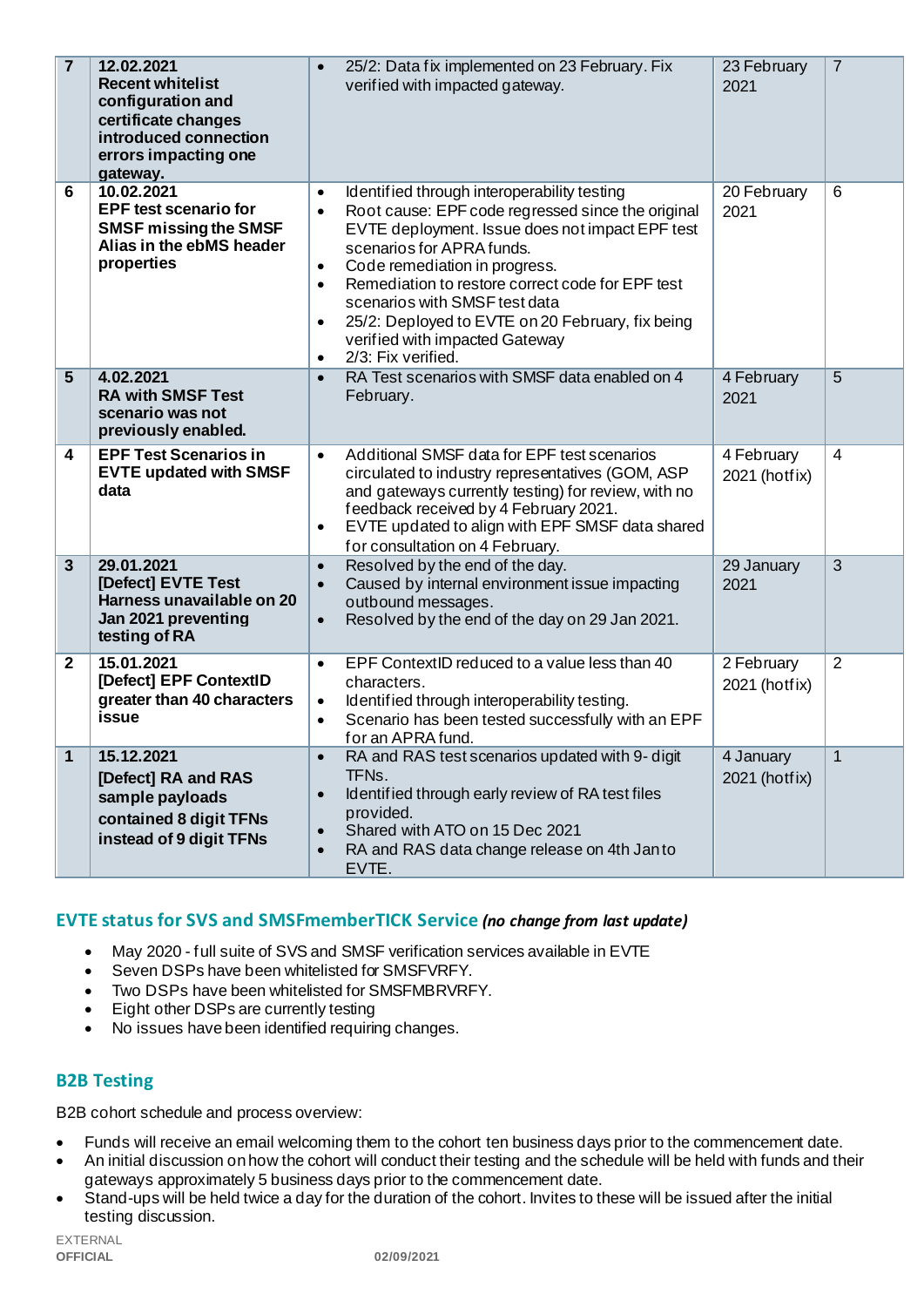• Once testing is completed, funds will receive an email thanking them for their participation and reminding them to return the completed testing matrix and lodge their production readiness checklist (where G2B testing has also been completed).

| Cohort           | <b>Dates</b>            |
|------------------|-------------------------|
| <b>Cohort 1</b>  | 15/06/2021 - 02/07/2021 |
| Cohort 2         | 05/07/2021 - 19/07/2021 |
| <b>Cohort 3</b>  | <b>Disbanded</b>        |
| Cohort 4         | 19/07/2021 - 30/07/2021 |
| Cohort 5         | 26/07/2021 - 06/08/2021 |
| Cohort 6/7       | 02/08/2021 - 13/08/2021 |
| <b>Cohort 8</b>  | 09/08/2021 - 20/08/2021 |
| Cohort 9         | 23/08/2021 - 03/09/2021 |
| <b>Cohort 10</b> | 30/08/2021 - 10/09/2021 |
| Cohort 11        | 06/09/2021 - 17/09/2021 |
| Cohort 12        | 13/09/2021 - 24/09/2021 |

B2B testing progress with funds, administrators and SMSF providers as at 25 August:



#### Note:

- 'APRA' incorporates APRA funds and APRA administrators
- 'Complete' denotes readiness testing matrix received by ATO

# **G2B Testing**

G2B testing progress with funds, administrators, SMSF providers, as at 25 August:



#### Note:

- 'APRA' incorporates APRA funds and APRA administrators
- 'Complete' denotes readiness testing matrix received by ATO